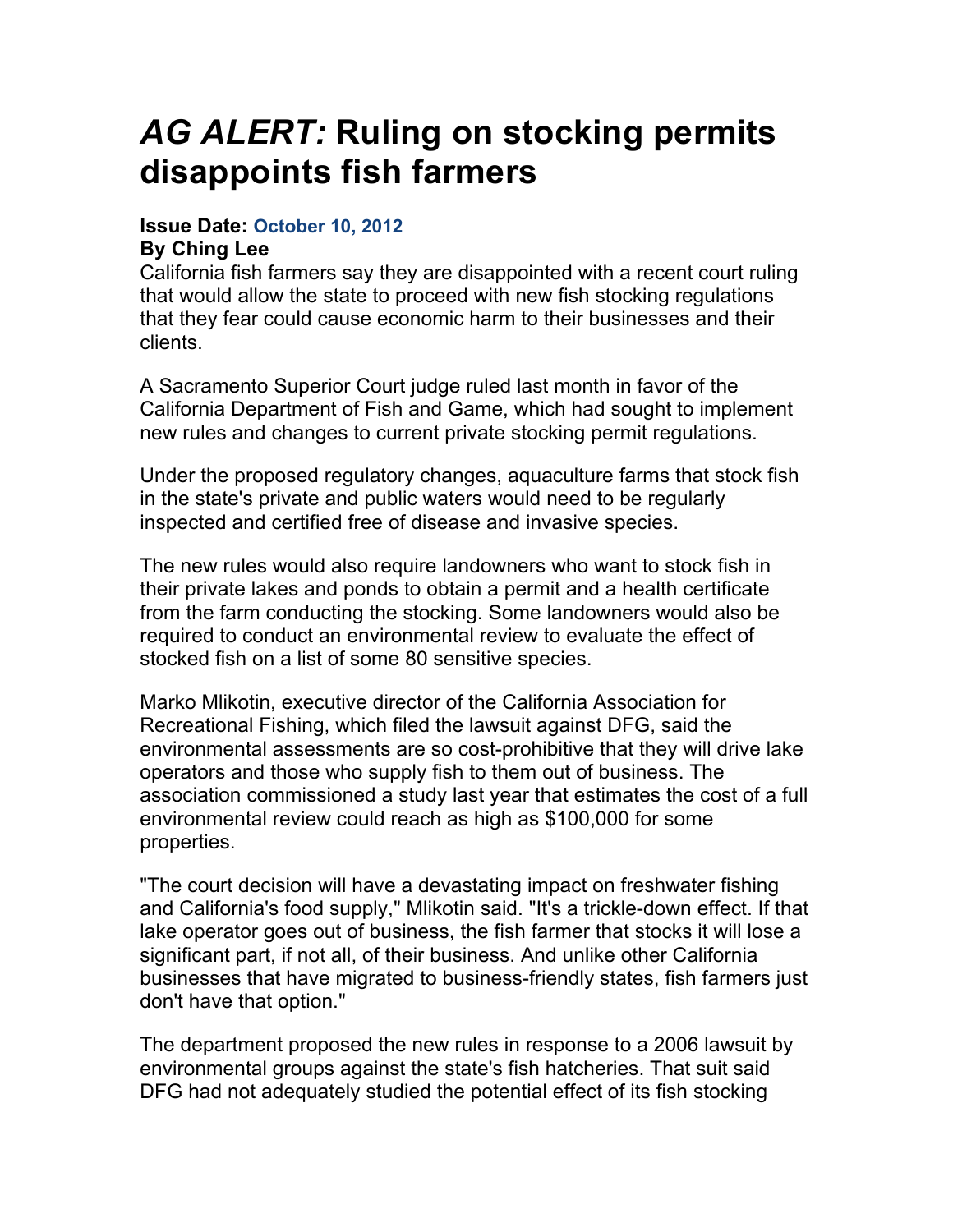program on protected species. The court ordered DFG to complete an environmental impact report, released in January 2010. The report outlined proposed changes to the department's own facilities but also included new regulations to cover privately held fish hatcheries and stock ponds.

Mlikotin said the association is considering an appeal and discussing options with its members and coalition partners, including the California Farm Bureau Federation. The case was litigated by the Pacific Legal Foundation on behalf of CARF.

It is unclear how and how quickly DFG will implement the proposed rules, which still must be approved by the state Fish and Game Commission. The commission rejected the department's new regulations last December, a move that many aquaculture farmers saw as a "big win," said Michael Lee, executive director of the California Aquaculture Association, who said he was surprised by the court ruling.

"We really thought it was going to go in favor of the industry, so it definitely came as a bit of a shock to us," Lee said.

CAA is communicating with its members about the outcome of the case and will continue to support CARF in its efforts, Lee said.

Mike Taugher, spokesman for DFG, said the department will work "with a broad group of stakeholders to try to craft a plan that meets their concerns and complies with the law." He said he expects discussions to begin in the coming months.

Tony Vaught, owner of Professional Aquaculture in Chico and president of the California Aquaculture Association, said he hopes CARF will appeal the ruling but is "thankful" that the department had recently appointed an aquaculture coordinator "to engage with the industry" in its next steps to implement the proposed rules.

Vaught, whose business is in consulting and helping fish farmers with site selection and setting up their operations, said the potential impacts of the court ruling and the new regulations have given some of his clients pause with regards to expanding their operations or starting a new aquaculture business. But he said he's telling them to "go ahead cautiously, because I really believe we have a case here that we can argue."

(Ching Lee is an assistant editor of Ag Alert. She may be contacted at **clee@cfbf.com**.)